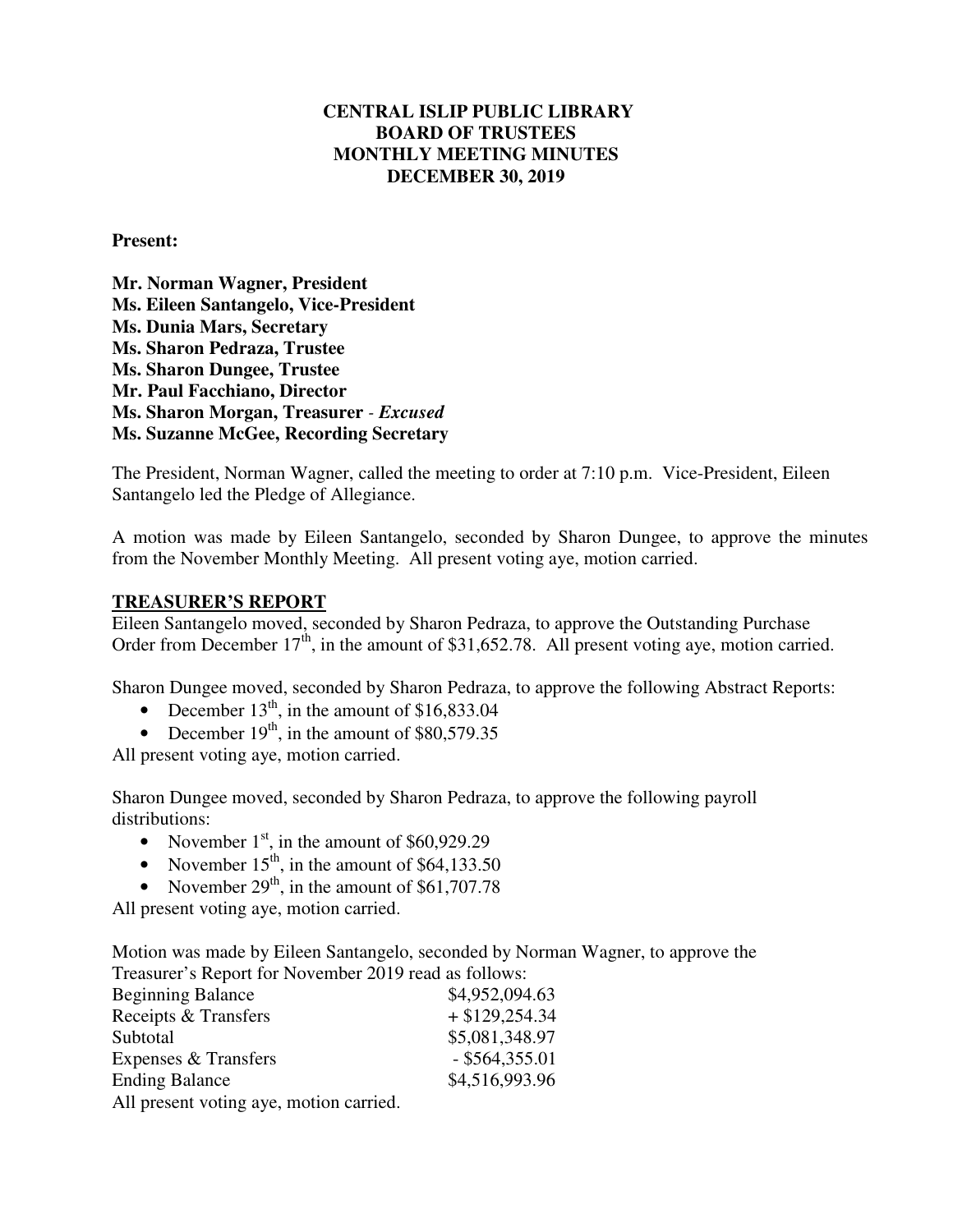## **DIRECTOR'S REPORT – BUILDINGS & GROUNDS**

Mr. Facchiano conducted meetings with staff, contractors, and vendors.

The Director advised that the electricity was out in the library for a short time due to a blown transformer.

Contractors are finishing the work on illuminating the flag area at the front of the building.

There was a false positive on the alarm, Tyco addressed it.

Mr. Facchiano stated there was a minor auto accident in the front lot on December 17th between two patrons.

## **OPERATIONS**

As per the Director the Tax Cap information has been submitted online for last year's budget.

Seethroughny.net contacted the library for a copy of the current collective bargaining agreement; the Director sent the signed MOA and the prior approved contract and informed them he would send the new contract once it was officially approved.

The library received a \$5,000 Cultural Grant from Legislator Gonzalez for programming.

The SCLS budget was finalized and the increase is approximately \$750.

Mr. Facchiano advised that a text copy of the CSEA contract was found by Jay Diaz, edited and forwarded to attorney Kevin Seaman.

It was stated that on August  $3<sup>rd</sup>$  the MOA was signed and on December  $5<sup>th</sup> CSEA$  sent a letter to the library requesting the status of the increases. The Board motioned the funds would be released immediately.

The Director stated the newsletter is complete for the first quarter of 2020.

Mr. Facchiano would like to give the security guards tablets that display the security cameras within the library system. He would like to start with two tablets that would supplement the rounds the guards do.

The library has 30 replacement hotspot devices and the Director streamlined the contract agreement with the following information:

- One Per household
- Must be 18 or older
- Must have a valid library card
- Fines are reduced to \$1 per day
- \$100 fine if a device is not returned
- Devices may be renewed